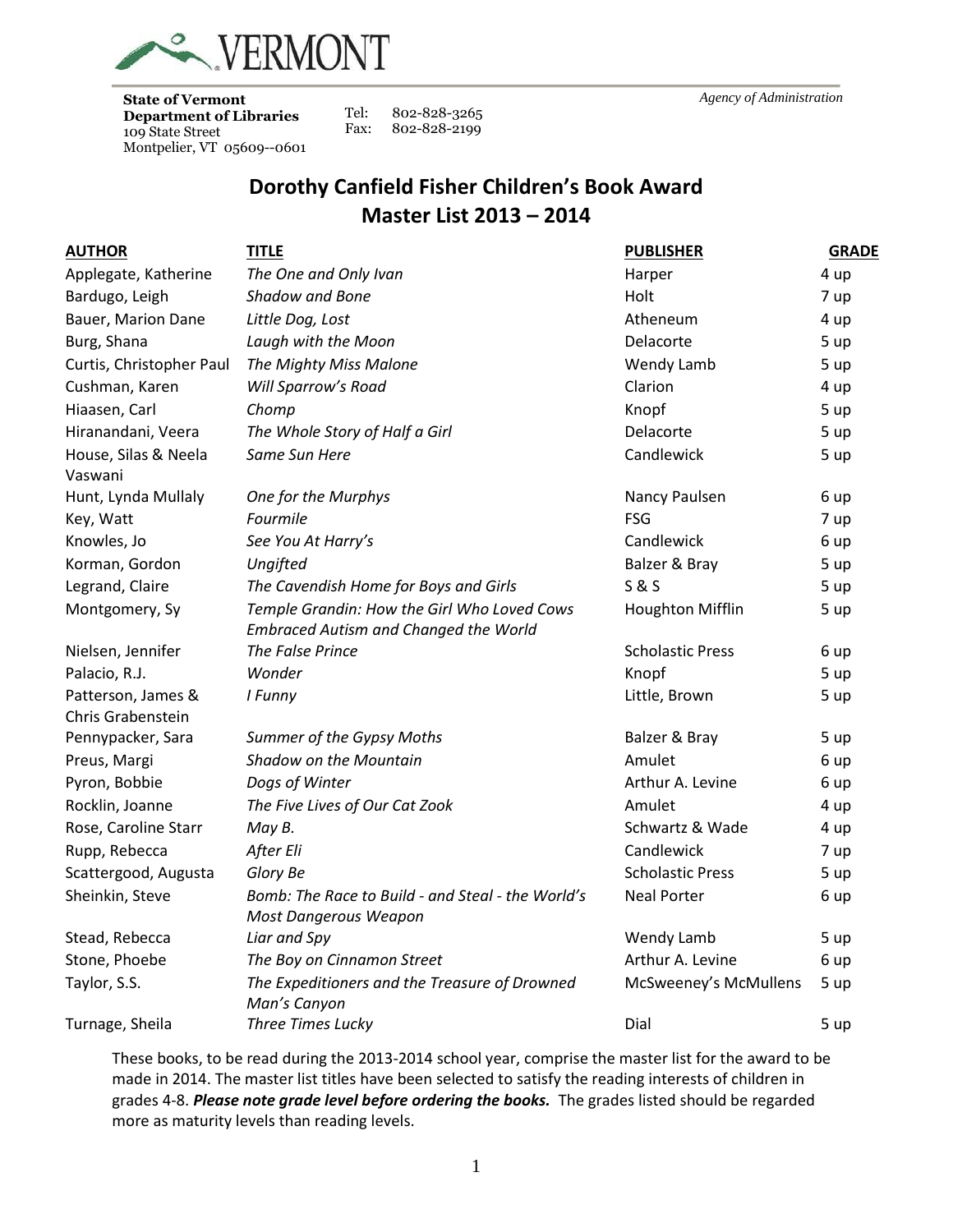### **MASTERLIST OF ANNOTATIONS**

- Applegate, Katherine. *The One and Only Ivan.* Harper. \$16.99. ISBN 978-0-0619-9225-4. When Ivan, a gorilla who has lived for years in a down-and-out circus-themed mall, meets Ruby, a baby elephant that has been added to the mall, he decides that he must find her a better life.
- Bardugo, Leigh. *Shadow and Bone.* Holt. \$17.99. ISBN 978-0-8050-9459-6. Orphaned by the Border Wars, Alina Starkov is taken from obscurity and her only friend, Mal, to become the protegé of the mysterious Darkling, who trains her to join the magical elite in the belief that she is the Sun Summoner, who can destroy the monsters of the Fold.
- Bauer, Marion Dane. *Little Dog, Lost.* Illustrated by Jennifer A. Bell. Atheneum. \$15.99. ISBN 978-1-4424- 3423-3. A boy, a dog, and an old man are lonely before the boy plans a rally, the dog looks for a boy, and all the townspeople run to the old man's aid when lightning strikes his home and something miraculous happens.
- Burg, Shana. *Laugh with the Moon.* Delacorte. \$16.99. ISBN 978-0-3857-3471-4. Massachusetts thirteenyear-old Clare, grieving after her mother's recent death, reluctantly travels with her father to spend nine weeks in a remote village in Malawi, where new friends and experiences help open her mind and heart.
- Curtis, Christopher Paul. *The Mighty Miss Malone.* Wendy Lamb. \$15.99. ISBN 978-0-3857-3491-2 (Tr.); \$7.99. ISBN 978-0-4404-2214-3 (pap.). With love and determination befitting the "world's greatest family," twelve-year-old Deza Malone, her older brother Jimmie, and their parents endure tough times in Gary, Indiana, and later Flint, Michigan, during the Great Depression.
- Cushman, Karen. *Will Sparrow's Road. Clarion.* \$16.99. ISBN 978-0-547-73962-5. In 1599 England, twelve-year-old lying, thieving Will Sparrow runs away, meets many colorful characters on the road, and then reluctantly joins a traveling "oddities" exhibit, where he learns to see beyond appearances.
- Hiaasen, Carl. *Chomp.* Knopf. \$16.99. ISBN 978-0-3758-6842-9 (Tr.); \$8.99. ISBN 978-0-3758-6827-6 (pap.). When the difficult star of the reality television show "Expedition Survival" disappears while filming an episode in the Florida Everglades using animals from the wildlife refuge run by Wahoo Crane's family, Wahoo and classmate Tuna Gordon set out to find him while avoiding Tuna's gun-happy father.
- Hiranandani, Veera. *The Whole Story of Half a Girl.* Delacorte. \$16.99. ISBN 978-0-385-74128-6 (Tr.); \$19.99. ISBN 978-0-375-98995-7 (PLB). When Sonia's father loses his job and she must move from her small, supportive private school to a public middle school, the half-Jewish half-Indian sixth-grader experiences culture shock as she tries to navigate the school's unfamiliar social scene.
- House, Silas & Neela Vaswani. *Same Sun Here.* Candlewick. \$16.99. ISBN 978-0-7636-5684-3. A twelveyear-old Indian immigrant in New York City and a Kentucky coal miner's son become pen pals, and eventually best friends, through a series of revealing letters exploring such topics as environmental activism, immigration, and racism.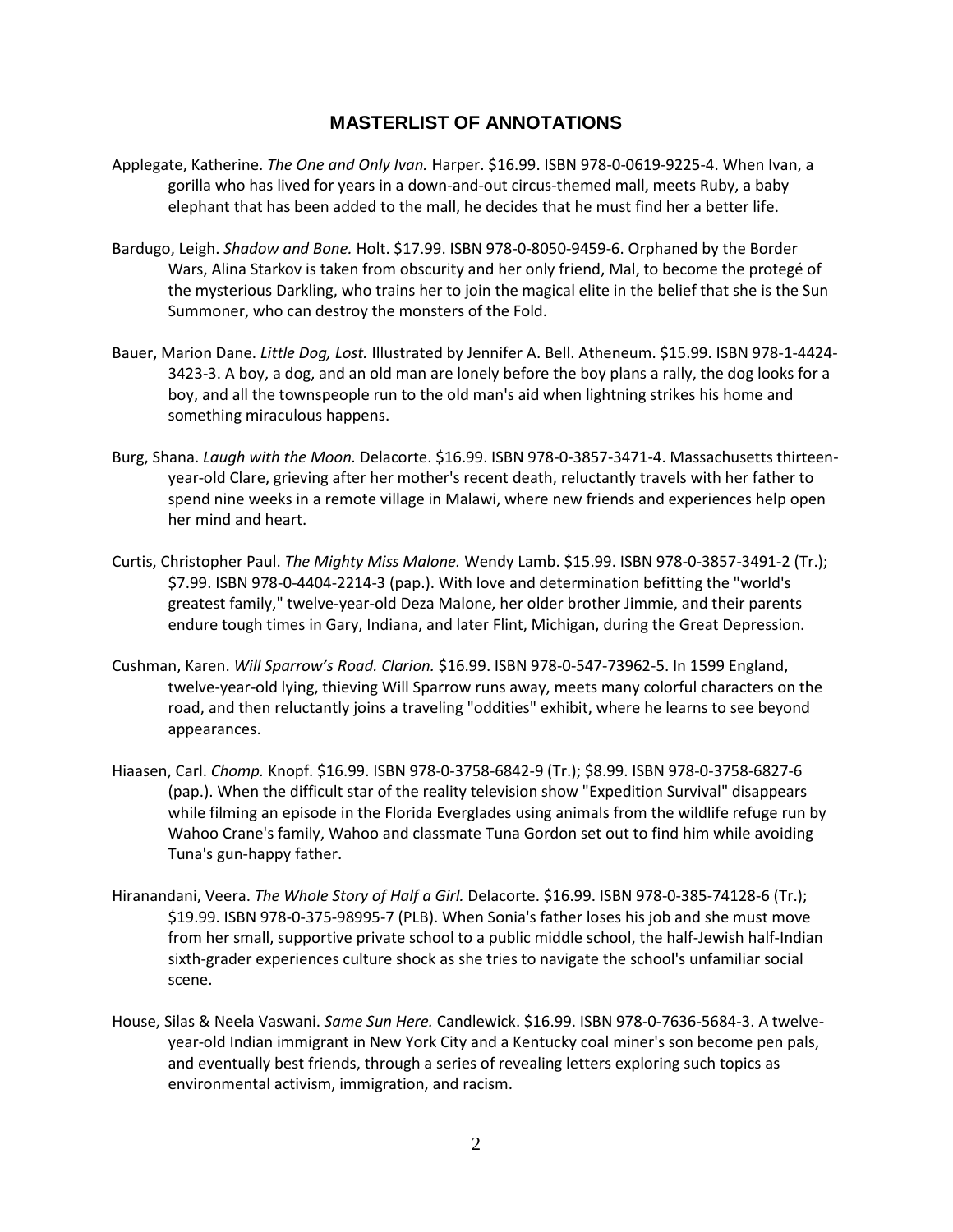- Hunt, Lynda Mullaly. *One for the Murphys.* Nancy Paulsen. \$16.99. ISBN 978-0-399-25615-8. After heartbreaking betrayal, Carley is sent to live with a foster family and struggles with opening herself up to their love.
- Key, Watt. *Fourmile.* FSG. \$16.99. ISBN 978-0-3743-5095-6. A mysterious stranger arrives at a boy's rundown Alabama farm home, just as a dangerous situation is unfolding for the twelve-year-old and his widowed mother.
- Knowles, Jo. *See You At Harry's.* Candlewick. \$16.99. ISBN 978-0-7636-5407-8. Twelve-year-old Fern feels invisible in her family, where grumpy eighteen-year-old Sarah is working at the family restaurant, fourteen-year-old Holden is struggling with school bullies and his emerging homosexuality, and adorable, three-year-old Charlie is always the center of attention, and when tragedy strikes, the fragile bond holding the family together is stretched almost to the breaking point.
- Korman, Gordan. *Ungifted.* Balzer & Bray. \$16.99. ISBN 978-0-06-174266-8 (Tr.); \$17.89. ISBN 978-0-06- 174268-2 (PLB). Due to an administrative mix-up, troublemaker Donovan Curtis is sent to the Academy of Scholastic Distinction, a special program for gifted and talented students.
- Legrand, Claire. *The Cavendish Home for Boys and Girls.* Illustrated by Sarah Watts. S & S. \$16.99. ISBN 978-1-4424-4291-7. Practically-perfect twelve-year-old Victoria Wright must lie, sneak, and break the rules when her investigation of the disappearance of her best--and only--friend, Lawrence, reveals dark secrets about her town and the orphanage run by the reclusive Mrs. Cavendish.
- Montgomery, Sy. *Temple Grandin: How the Girl Who Loved Cows Embraced Autism and Changed the World.* Houghton Mifflin. \$17.99. ISBN 978-0-547-44315-7. This authorized portrait about Grandin's life with autism and her groundbreaking work as a scientist and designer of crueltyfree livestock facilities describes how she overcame disabilities through education and the support of her mother.
- Nielsen, Jennifer A. *The False Prince.* Scholastic. \$17.99. ISBN 978-0-545-28413-4 (Tr.); \$6.99. ISBN 978- 0-5452-8414-1 (pap.). In the fictional country of Carthya, a devious nobleman engages four orphans in a brutal competition to be selected to impersonate the king's long-missing son in an effort to avoid a civil war.
- Palacio, R.J. *Wonder.* Knopf. \$15.99. ISBN 978-0-3758-6902-0. Ten-year-old Auggie Pullman, who was born with extreme facial abnormalities and was not expected to survive, goes from being homeschooled to entering fifth grade at a private middle school in Manhattan, which entails enduring the taunting and fear of his classmates as he struggles to be seen as just another student.
- Patterson, James & Chris Grabenstein. *I Funny.* Illustrated by Laura Park. Little, Brown. \$15.99. ISBN 978- 0-316-20693-8. Resolving to become the world's greatest stand-up comedian despite less-thanfunny challenges in his life, wheelchair-bound middle school student Jamie Grimm endures bullying from his mean-spirited cousin and hopes he will be fairly judged when he enters a local comedy contest.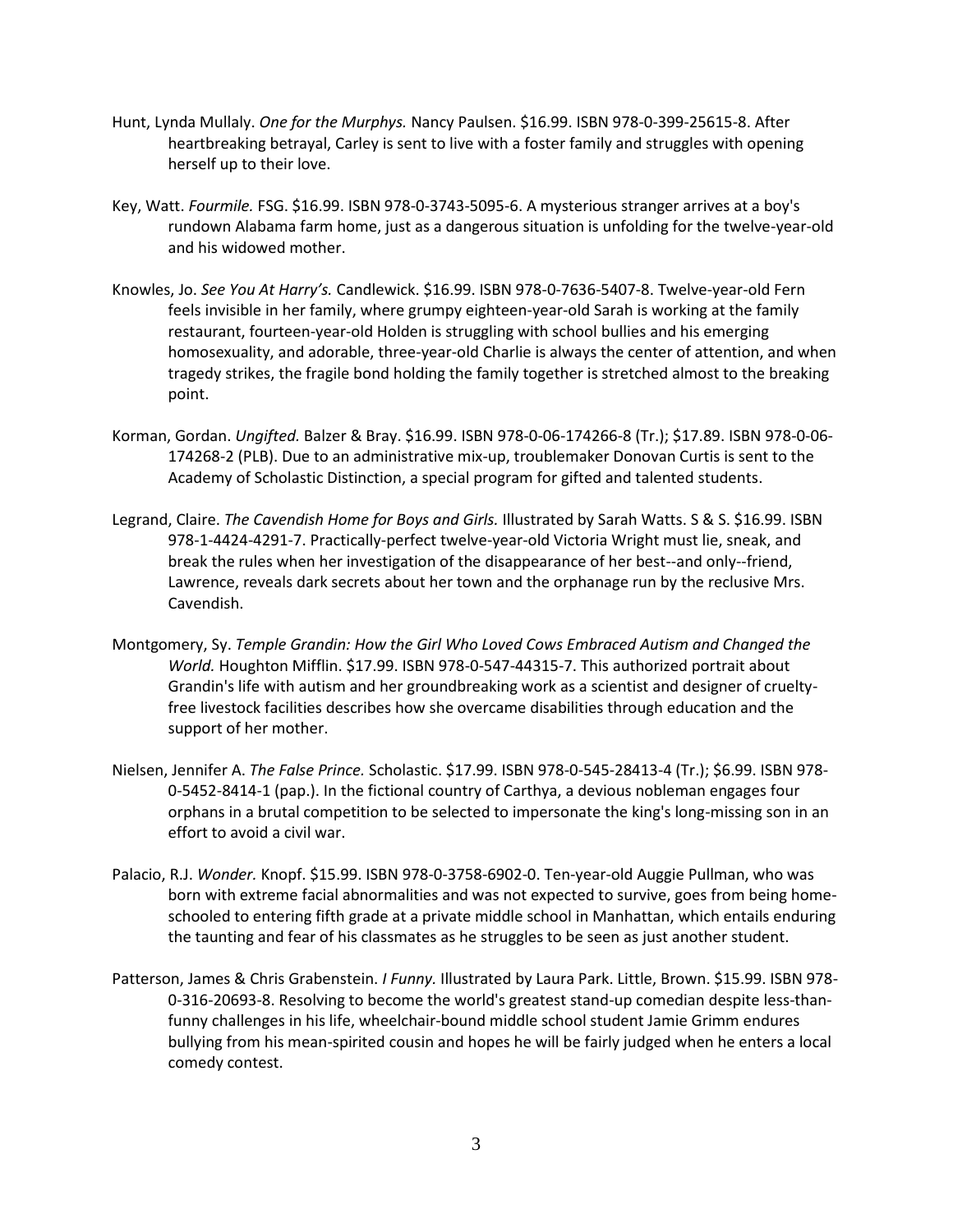- Pennypacker, Sara. *Summer of the Gypsy Moths.* Balzer & Bray. \$15.99. ISBN 978-0-0619-6420-6. A foster child named Angel and twelve-year-old Stella, who are living with Stella's great-aunt Louise at the Linger Longer Cottage Colony on Cape Cod, secretly assume responsibility for the vacation rentals when Louise unexpectedly dies and the girls are afraid of being returned to the foster care system.
- Preus, Margi. *Shadow on the Mountain.* Amulet. \$16.95. ISBN 978-1-4197-0424-6. In Nazi-occupied Norway, fourteen-year-old Espen joins the resistance movement, graduating from deliverer of illegal newspapers to courier and spy.
- Pyron, Bobbie. *The Dogs of Winter.* Arthur A. Levine. \$16.99. ISBN 978-0-545-39930-2. Brought to Moscow in 1990s Russia by his mother's abusive boyfriend, five-year-old Mishka is forced by a gang of homeless children to lie and steal until he finds comfort and love with a pack of dogs. Includes historical note.
- Rocklin, Joanne. *The Five Lives of Our Cat Zook.* Amulet. \$16.95. ISBN 978-1-4197-0192-4. As ten-yearold Oona and her younger brother conspire to break their sick cat Zook out of the veterinary clinic, Oona tells the story of Zook's previous lives.
- Rose, Caroline Starr. *May B.* Schwartz & Wade. \$15.99. ISBN 978-1-5824-6393-3. When a failed wheat crop nearly bankrupts the Betterly family, Pa pulls twelve-year-old May, who suffers from dyslexia, from school and hires her out to a couple new to the Kansas frontier.
- Rupp, Rebecca. *After Eli.* Candlewick. \$15.99. ISBN 978-0-7636-5810-6. After the death of his older brother, Daniel Anderson became engrossed in recording details about dead people, how they died, and whether their deaths mattered, but he is eventually drawn back into interaction with the living.
- Scattergood, Augusta. *Glory Be.* Scholastic Press. \$16.99. ISBN 978-0-545-33180-7. In the summer of 1964 as she is about to turn twelve, Glory's town of Hanging Moss, Mississippi, is beset by racial tension when town leaders close her beloved public pool rather than desegregating it.
- Sheinkin, Steve. *Bomb: The Race to Build - and Steal - the World's Most Dangerous Weapon.* Neal Porter. \$19.99. ISBN 978-1-59643-487-5. A fast moving, suspense-filled account tells the story of the plotting, the risk-taking, the deceit, and genius that created the world's most formidable weapon, the atomic bomb.
- Stead, Rebecca. *Liar and Spy.* Wendy Lamb. \$15.99. ISBN 978-0-3857-3743-2. Seventh-grader Georges adjusts to moving from a house to an apartment, his father's efforts to start a new business, his mother's extra shifts as a nurse, being picked on at school, and Safer, a boy who wants his help spying on another resident of their building.
- Stone, Phoebe. *The Boy on Cinnamon Street.* Arthur A. Levine. \$16.99. ISBN 978-0-5452-1512-1. Since a tragedy she cannot remember, thirteen-year-old Louise has changed her name, given up gymnastics, moved in with her grandparents, and locked her feelings inside, but through her friends Reni and Hen and notes from a secret admirer she begins to find herself again.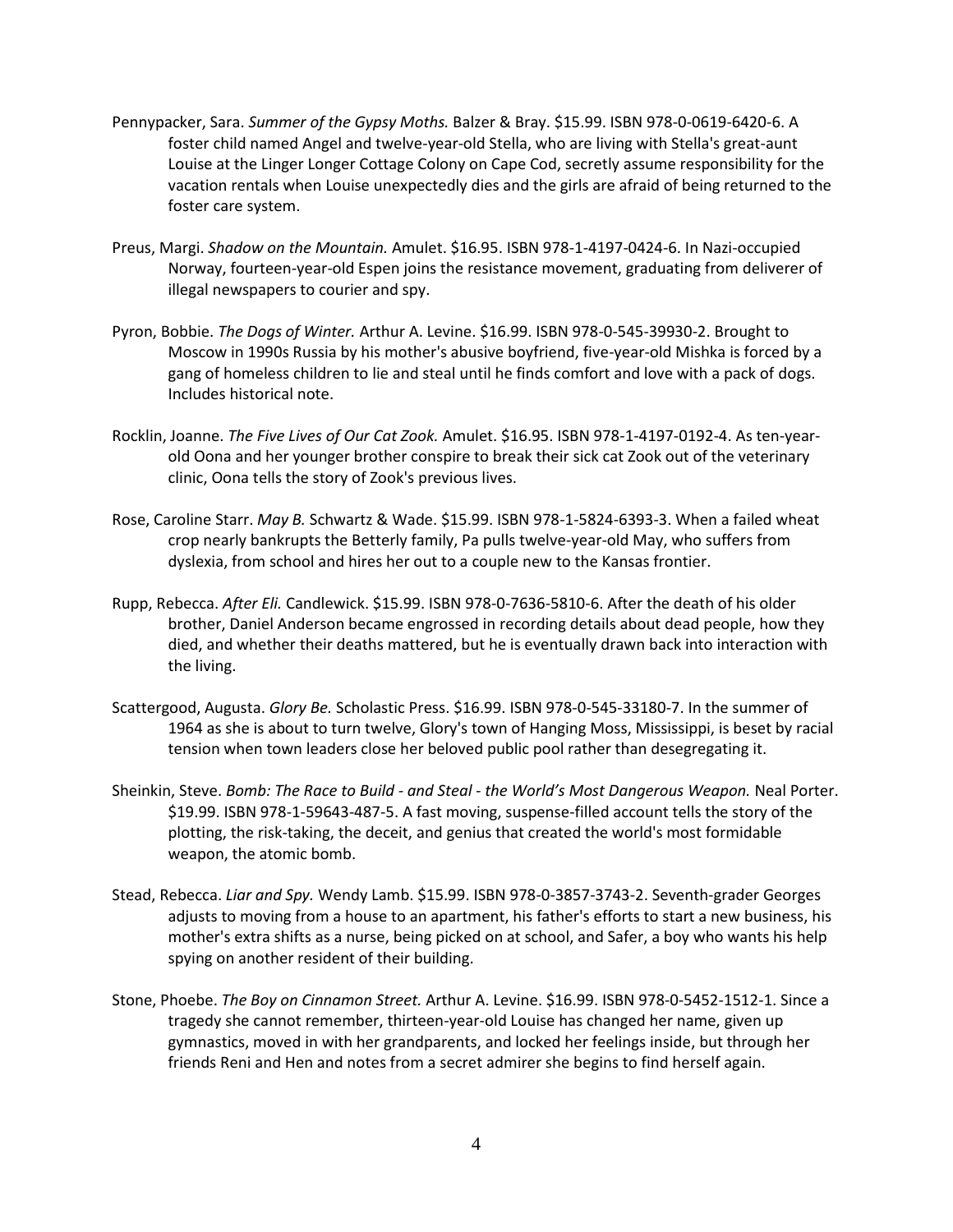- Taylor, S.S. *The Expeditioners and the Treasure of Drowned Man's Cavern.* Illustrated by Katherine Roy. McSweeney's McMullens. \$22. ISBN 978-1-9380-7306-9. Three orphaned siblings with half a map try to beat an oppressive government to a secret, gold-filled canyon in this cross between dystopian and steampunk genres.
- Turnage, Sheila. *Three Times Lucky*. Dial. \$16.99. ISBN 978-0-8037-3670-2. Washed ashore as a baby in tiny Tupelo Landing, North Carolina, Mo LoBeau, now eleven, and her best friend Dale turn detective when the amnesiac Colonel, owner of a café and co-parent of Mo with his cook, Miss Lana, seems implicated in a murder.